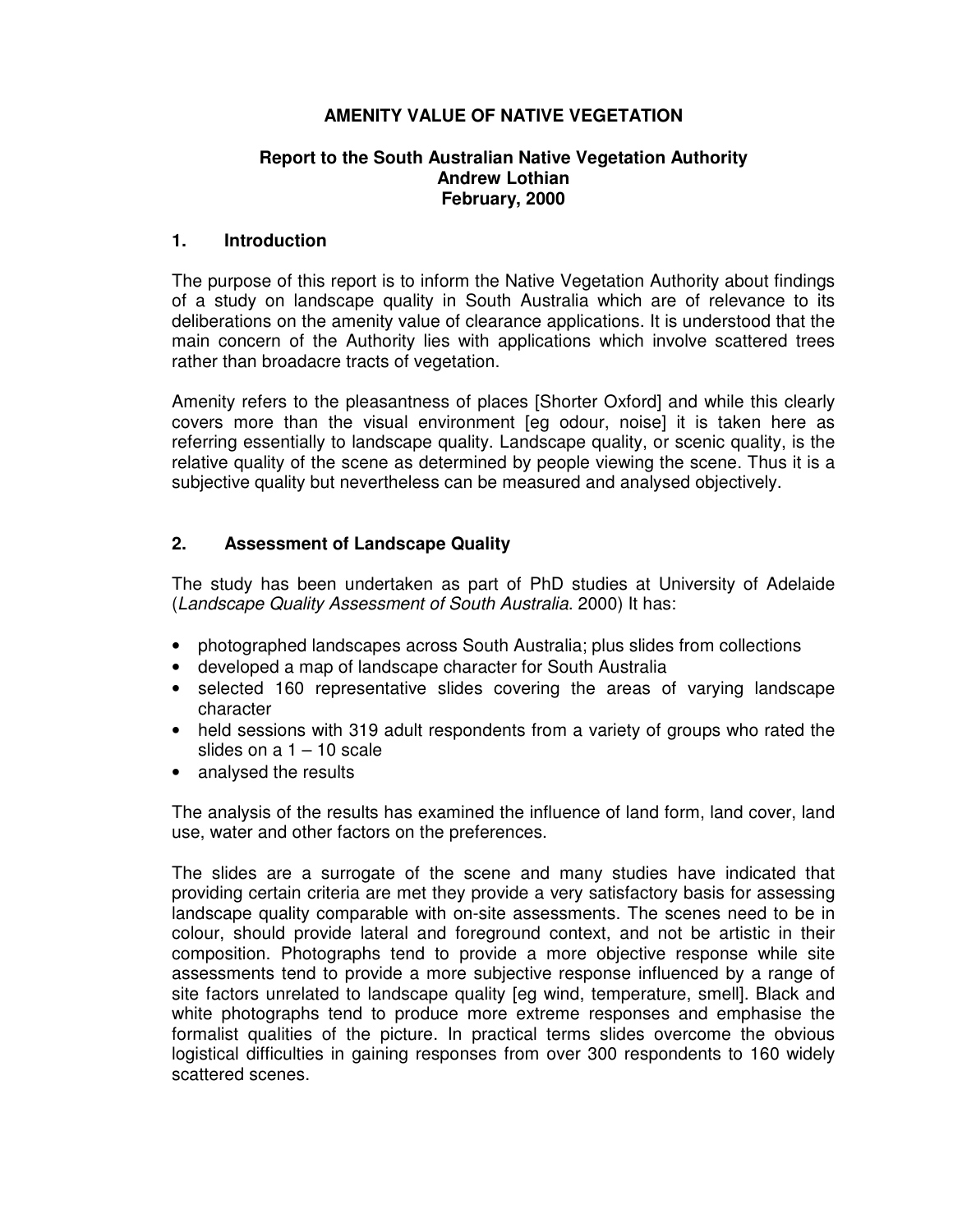The 1 - 10 scale provides a convenient instrument to measure respondents' assessment of landscape quality but it needs to be emphasised that it is a surrogate of preferences. This is not a "3" scene and that a "7" scene, rather the individual viewing a scene condenses all that they see into an appraisal of its landscape worth and expresses this in the form of a number. Respondents quickly settled into a process of assessing scenes and rating them and none indicated difficulty with the scaling instrument.

The assessments are of the *perception* of landscape quality, not landscape quality per se. Although care has been taken to best ensure that the measurement of the perceptions reflects the physical landscape, it remains a perception by humans of the landscape that is being measured.

### **3. State-wide findings**

The overall mean rating of the 155 scenes for South Australia was 5.83 [SD 0.93]. Table 1 and Figure 1 summarise the average ratings for scenes per landscape region.

| Region                   | Area [sq km] | Mean | <b>Stnd Dev</b> |
|--------------------------|--------------|------|-----------------|
| 1. Salt lakes            | 30380        | 6.43 |                 |
| 2. Arid dunefields       | 438660       | 5.82 | 0.81            |
| 3. Arid ranges & uplands | 88720        | 6.36 | 1.14            |
| 4. Gibber plains         | 40230        | 3.90 | 1.30            |
| 5. Arid plains           | 208735       | 5.43 | 1.26            |
| 6. Flinders Ranges       | 28150        | 7.01 | 0.96            |
| 7. Mt Lofty Ranges       | 5170         | 5.57 | 0.81            |
| 8. Agricultural region   | 140885       | 4.66 | 0.83            |
| 9. Murray valley region  | 4030         | 5.98 | 0.83            |
| 10. Coastal region       | 2860*        | 7.49 | 1.09            |

#### **Table 1 Average Ratings by Landscape Region**

\* Includes only units within the coastal region; most of this region is contained within the agricultural, Mt Lofty Ranges and Murray Valley [ie Coorong] regions.

| Region                 | <b>Mean Rating</b> |
|------------------------|--------------------|
| Coast                  | 7.49               |
| <b>Flinders Ranges</b> | 7.01               |
| Arid ranges            | 6.36               |
| Murray Valley          | 5.98               |
| Arid dunefields        | 5.82               |
| Mt Lofty Ranges        | 5.57               |
| Arid plains            | 5.43               |
| Agricultural region    | 4.66               |
| Gibber plains          | 3.90               |

#### **Table 2 Ranking of Landscape Regions**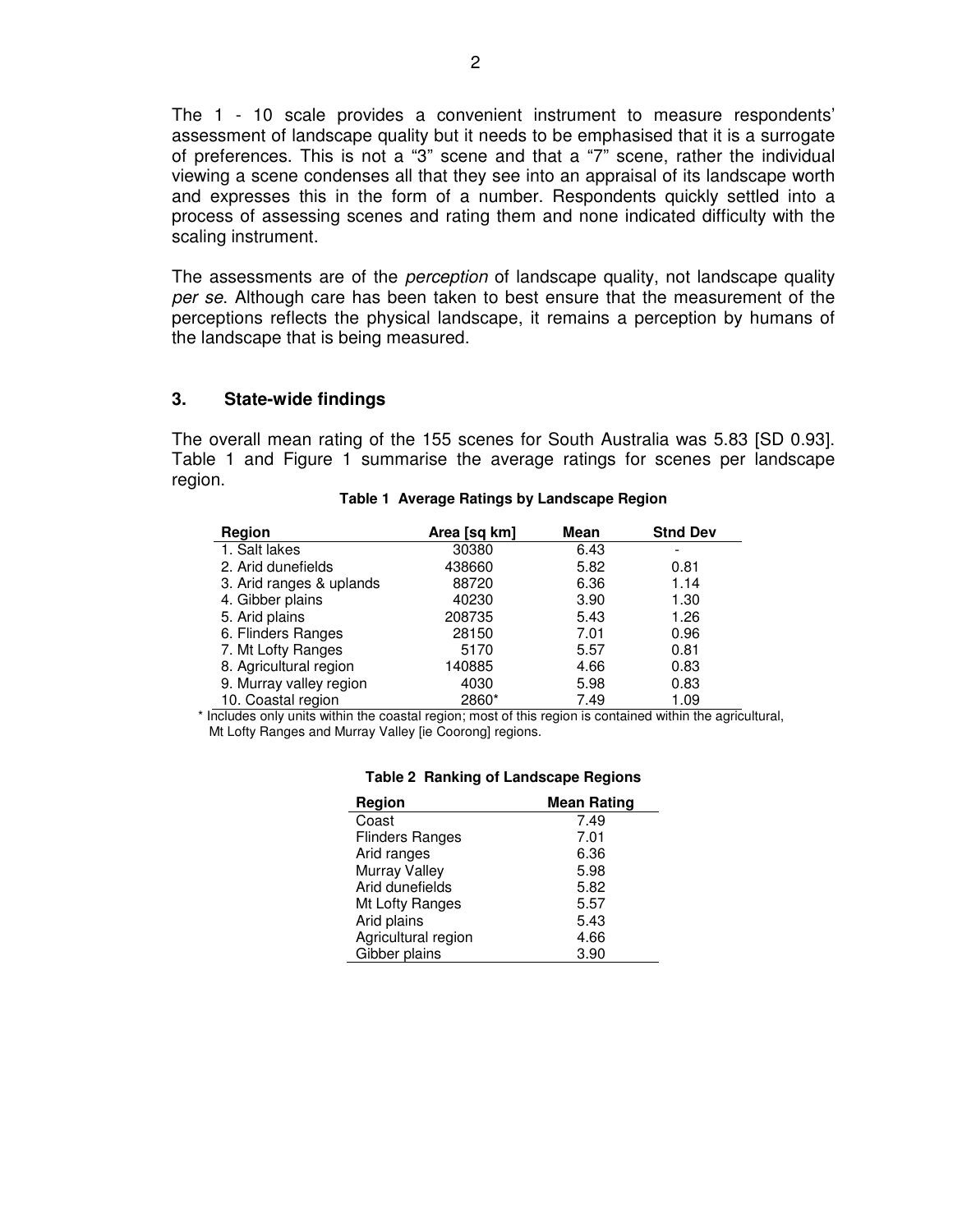

Note: Salt lakes represented by only one slide

**Figure 1 Mean Ratings of Landscape Regions** 

Based on the distribution of scenes analysed on a regional basis, the coast was rated the highest followed by the Flinders Ranges and the arid ranges [ie Musgraves, Mann Ranges]. The order of regional rankings is summarised by Table 2.

The order of these suggests a strong influence of naturalism and elevation in the ratings. The low rating of agricultural regions suggests the converse of naturalism and the influence of generally flat agricultural land in depressing preferences. This ranking indicates the overall amenity ranking of the agricultural area and Mt Lofty Ranges relative to the other regions. It is noteworthy that these regions are not only in the lower half of rankings but their mean rating is below the average for the state as a whole [5.83]. The relatively low rating of the Mt Lofty Ranges [5.57] is particularly surprising given its popularity for sightseeing.

The agricultural and Mt Lofty Ranges regions were particularly well represented in the survey by 41 and 31 slides respectively, nearly half the total of 160 slides.

# **4. Significance of Trees in the Landscape**

An assessment was undertaken of the significance of the trees in scenes. This identified scenes which contained trees, ie vegetation with a tree form, and included low sparse trees in arid areas through to tall, thick eucalypts and pines in wetter areas. It included many scenes in agricultural regions and the Mt Lofty Ranges with scattered trees and clumps of trees. It contained a few scenes of extensive tracts of vegetation. There were a total of 111 scenes which contained trees. The significance of the trees in the scenes was assessed on a 1 - 5 scale, 1 being insignificant and 5 being very significant.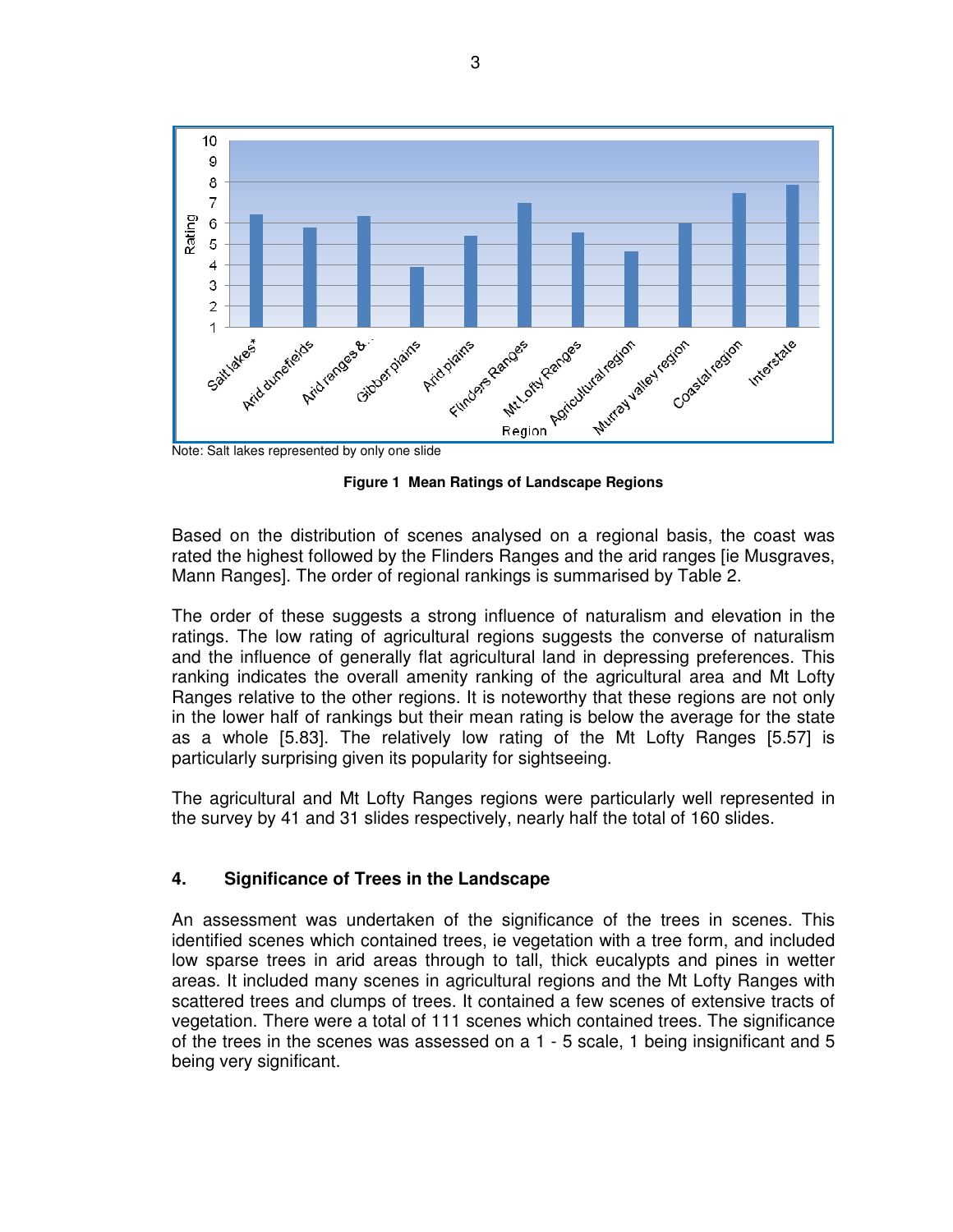Table 3 summarises the average ratings. Figure 2 indicates the scores of significance of trees vs the ratings of the scenes in the five classes, and Figure 3 provides a boxplot $1$  of the ratings.

**Table 3 Statistics of Significance of Trees in Scenes** 







The ratings clearly increase with the scoring of the significance of trees as described by the following algorithm:  $y = 0.40x + 4.70$ ;  $r^2 = 0.81$ . The algorithm indicates that scenes with highly significant trees [score 5] rated 31% higher than scenes with insignificant tree cover [score 1]. These results indicate that the clearance of trees can have a significant impact on landscape quality.

These figures cover all scenes. The significance of trees in scenes of crops and pastures and of scenes in the Mt Lofty Ranges is shown by the following algorithms [including all scenes for comparison]:

```
Trees in all scenes
        y = 0.40x + 4.70 r^2 = 0.8131% increase in ratings 
Trees in crops & pasture scenes 
        y = 0.27x + 3.93 r^2 = 0.9922% increase in ratings 
Trees in Mt Lofty Ranges [hills & pastures, mixed uses and vines]
        y = 0.41x + 4.34 r^2 = 0.9932% increase in ratings
```
All of these indicate that trees have a positive influence on preferences and, particularly in scenes containing a variety of land forms and land uses, the effect of

 $\overline{a}$ 1. Boxplots show the distribution of ratings for each of the scores. The box covers the 25% - 75% of ratings, ie 50%, while the lines indicate the extremities of the distribution. The line across the box is the median.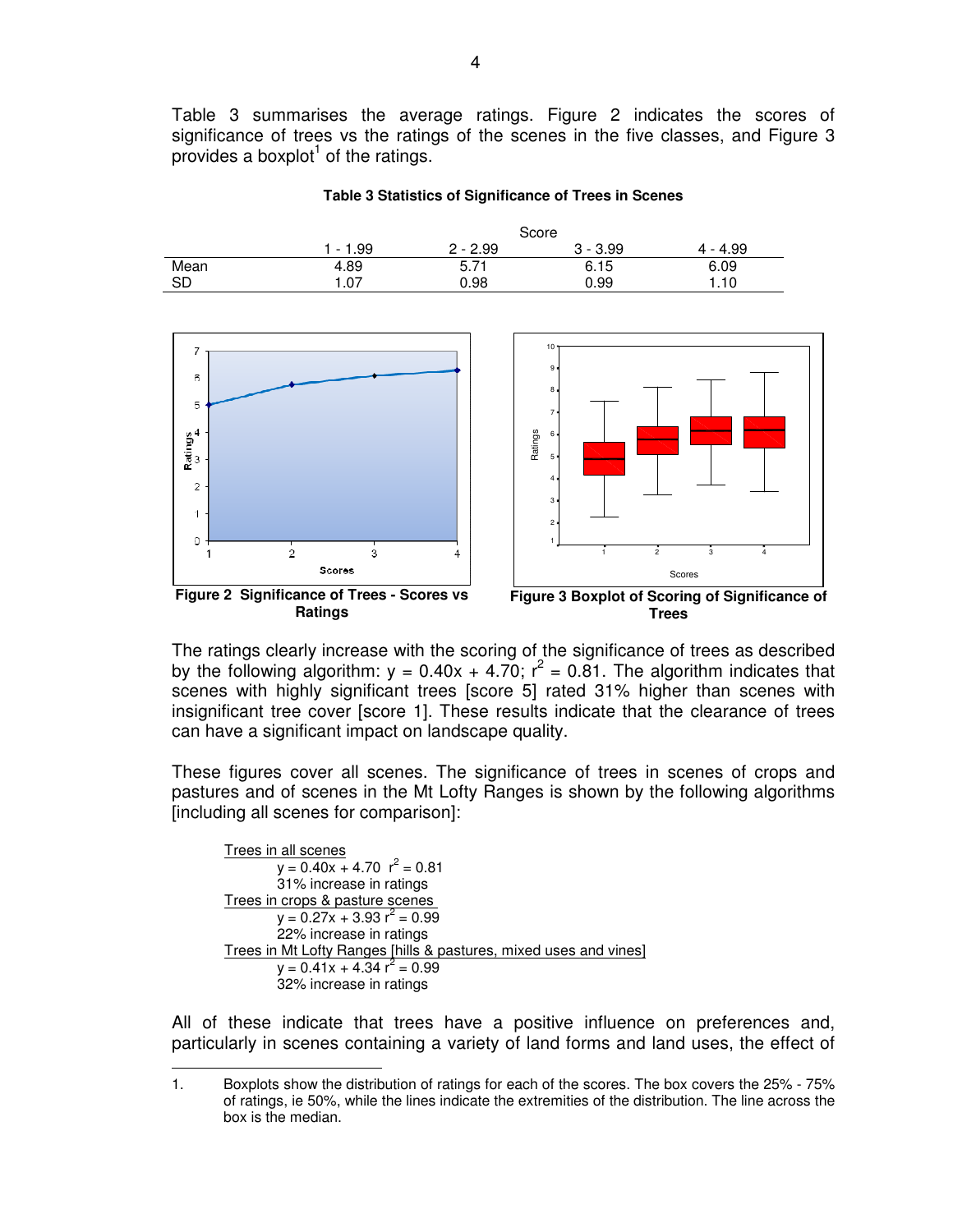the trees is quite substantial. Using the algorithm for all scenes, Table 4 indicates the loss in landscape quality which would result from clearance [to score 1] at each score level. For example, if vegetation which scored 4 was cleared there would be a 24% reduction in landscape quality.

| Score | Average Rating* | % Change in Rating |
|-------|-----------------|--------------------|
|       | 5.10            |                    |
|       | 5.50            | 8%                 |
| 3     | 5.90            | 16%                |
|       | 6.30            | 24%                |
| 5     | 6.70            | 31%                |

#### **Table 4 Reduction in Landscape Quality by Vegetation Clearance**

\* based on algorithm  $y = 0.40x + 4.70$ ;  $r^2 = 0.99$ 

# **5. Vegetation Height and Density**

To seek further explanation of the role that vegetation plays in influencing preferences, all scenes were analysed regarding the height and density of vegetation. This covered all forms of vegetation, not just trees, so included low coastal and chenopod vegetation along with tall eucalypts and pines. The height and density of vegetation were each assessed on a 1 - 5 scale, with 1 being low height/very scattered vegetation through to 5 being very high/dense vegetation.

In analysing the scenes, height and density were assessed independently of each other and the vegetation with the highest height and the greatest density were used as the basis of the scoring. The scoring ignored grass cover and crop cover. The analysis in this paper also excluded coastal scenes and several scenes with pines, willows and dead trees.

Table 5 summarises the ratings for the scores of vegetation height and density and the mean ratings are illustrated by Figure 4. The earlier illustrations of scenes included their height and density scores.

|                | <b>Scores</b> |      |      |      |
|----------------|---------------|------|------|------|
|                |               |      |      |      |
| Height - mean  | 4.98          | 5.35 | 6.01 | 6.38 |
| - SD           | 1.10          | 0.99 | 1.01 | 1.02 |
| Density - mean | 5.10          | 5.37 | 5.91 | 6.09 |
| - SD           | 1.11          | 0.99 | 0.96 | 1.13 |

### **Table 5 Ratings of Vegetation Height and Density**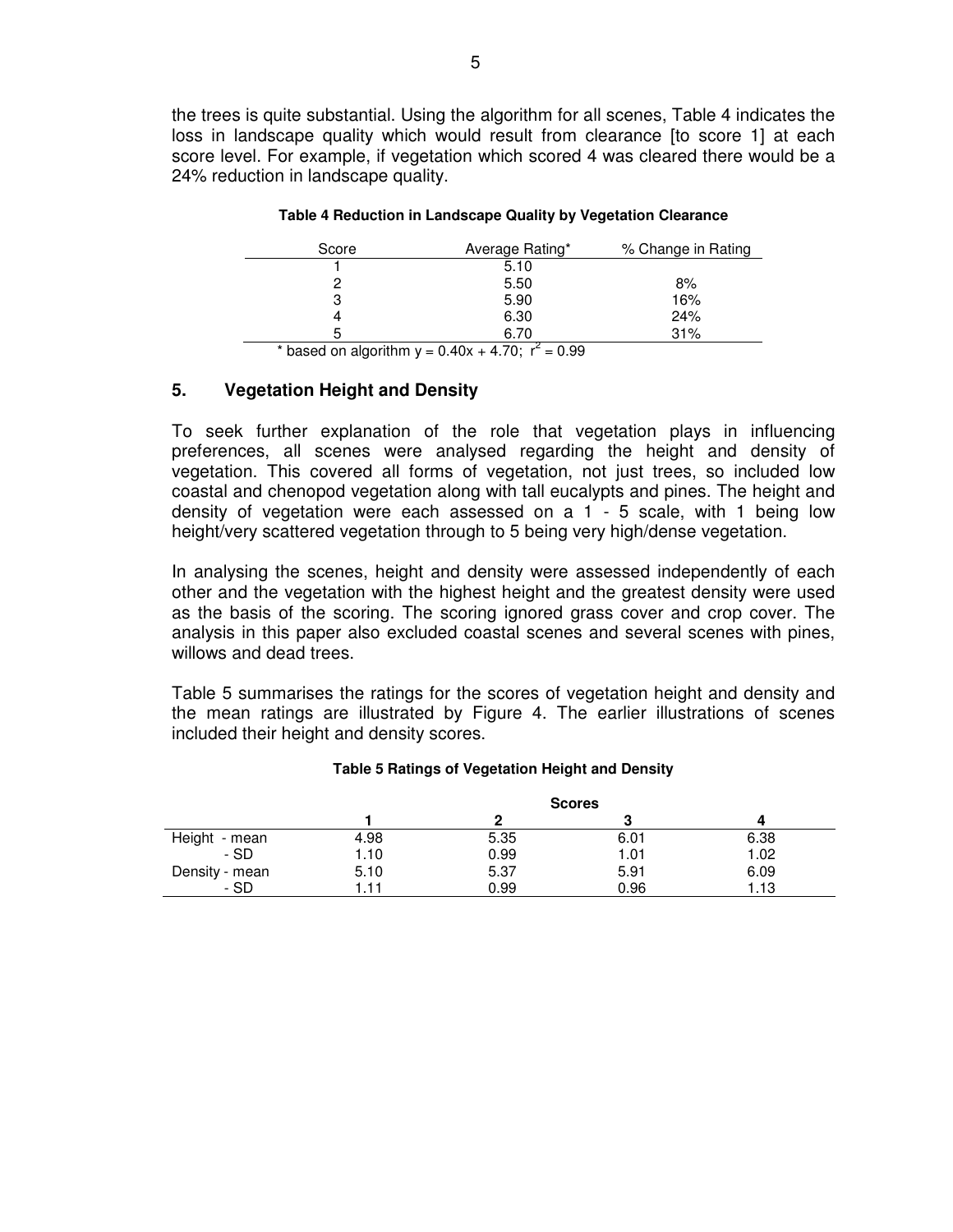

**Figure 4 Vegetation Height & Density** 

The algorithms for the vegetation height and density are shown below:

Height  $y = 0.49x + 4.47$ ;  $r^2 = 0.99$ Density  $y = 0.38x + 4.65$ ;  $r^2 = 0.97$ 

These figures indicate that both height and density have a substantial influence on landscape quality ratings; clearance of high dense vegetation will have a greater impact on landscape quality than clearance of high vegetation of low density.

Tables 6 and 7 indicate the effect of clearance of vegetation of varying heights and densities. These are comparable with the earlier assessment based on the significance of the vegetation and indicate that clearance can have a substantial effect on landscape quality.

#### **Table 6 Vegetation Height - Effect of Clearance**

| Score                                                   | Average Rating*                                        | % Change in Rating   |  |  |
|---------------------------------------------------------|--------------------------------------------------------|----------------------|--|--|
|                                                         | 4.96                                                   |                      |  |  |
| 2                                                       | 5.45                                                   | 10%                  |  |  |
| 3                                                       | 5.94                                                   | 20%                  |  |  |
| 4                                                       | 6.43                                                   | 30%                  |  |  |
| 5                                                       | 6.92                                                   | 40%                  |  |  |
|                                                         | * based on algorithm $y = 0.49x + 4.47$ ; $r^2 = 0.99$ |                      |  |  |
| <b>Table 7 Vegetation Density - Effect of Clearance</b> |                                                        |                      |  |  |
|                                                         |                                                        |                      |  |  |
| Score                                                   | Average Rating*                                        | % Change in Rating   |  |  |
|                                                         | 5.03                                                   |                      |  |  |
| 2                                                       | 5.41                                                   | 7.6%                 |  |  |
| 3                                                       | 5.79                                                   | 15%                  |  |  |
|                                                         | 6.17                                                   | 23%                  |  |  |
| 5                                                       | 6.55                                                   | 30%                  |  |  |
| . .<br>$\mathbf{r}$ and $\mathbf{r}$ and $\mathbf{r}$   | $\sim$<br>.<br>$\sim$ $\sim$                           | $\sim$ $\sim$ $\sim$ |  |  |

\* based on algorithm  $y = 0.38x + 4.65$ ;  $r^2 = 0.97$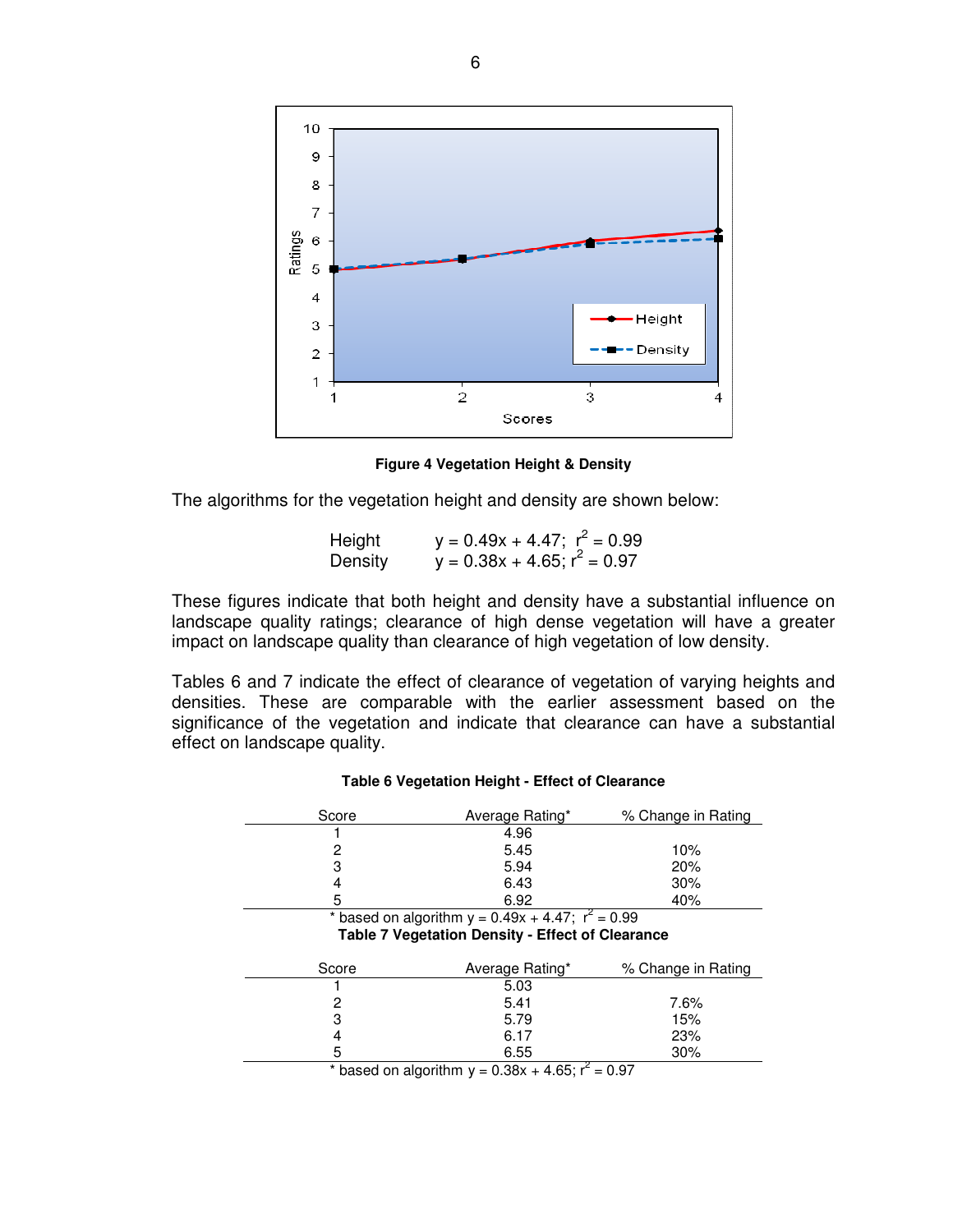# **6. Types of Vegetation**

The types of vegetation present in the scenes were analysed to assess their influence on preferences. The types of vegetation were grouped and average ratings derived. These are summarised by Table 8.

| <b>Vegetation Type</b>                                 | <b>Scenes</b> | Mean | <b>SD</b> |
|--------------------------------------------------------|---------------|------|-----------|
| Coastal vegetation                                     | 9             | 7.60 | 1.32      |
| Littoral vegetation                                    | 3             | 5.55 | 1.45      |
| Dead trees                                             | 2             | 5.04 | 1.92      |
| River Murray vegetation                                | 10            | 6.45 | 1.19      |
| Mallee                                                 | 4             | 5.94 | 1.55      |
| Pastoral                                               | 10            | 5.33 | 1.19      |
| Hills, fields $&$ trees <sup>2</sup>                   | 16            | 5.09 | 1.23      |
| Dense eucalyptus woodlands                             | 8             | 6.59 | 1.12      |
| Vegetation adjacent to other water bodies <sup>3</sup> | 4             | 7.19 | 1.23      |
| Introduced and cultural vegetation                     |               |      |           |
| Pines                                                  | 2             | 4.62 | 1.75      |
| Willows                                                | 2             | 5.48 | 1.52      |
| Orchards                                               | 2             | 5.76 | 1.40      |

### **Table 8 Ratings of Vegetation Types**

Notes: 1. Mainly in Mt Lofty Ranges

2. ie other than coastal and R. Murray scenes

It is important to appreciate that the ratings derive from the entire set of attributes contained in the scenes, not just the vegetation. For example coastal scenes are the highest rated of all scenes in South Australia but this is unlikely to be due to the low ground-hugging vegetation which characterise the coast. Table 8 and Figure 5 summarise the vegetation types. These only include vegetation in the southern agricultural regions, they omit the far north area.



**Figure 5 Ratings of Vegetation Types**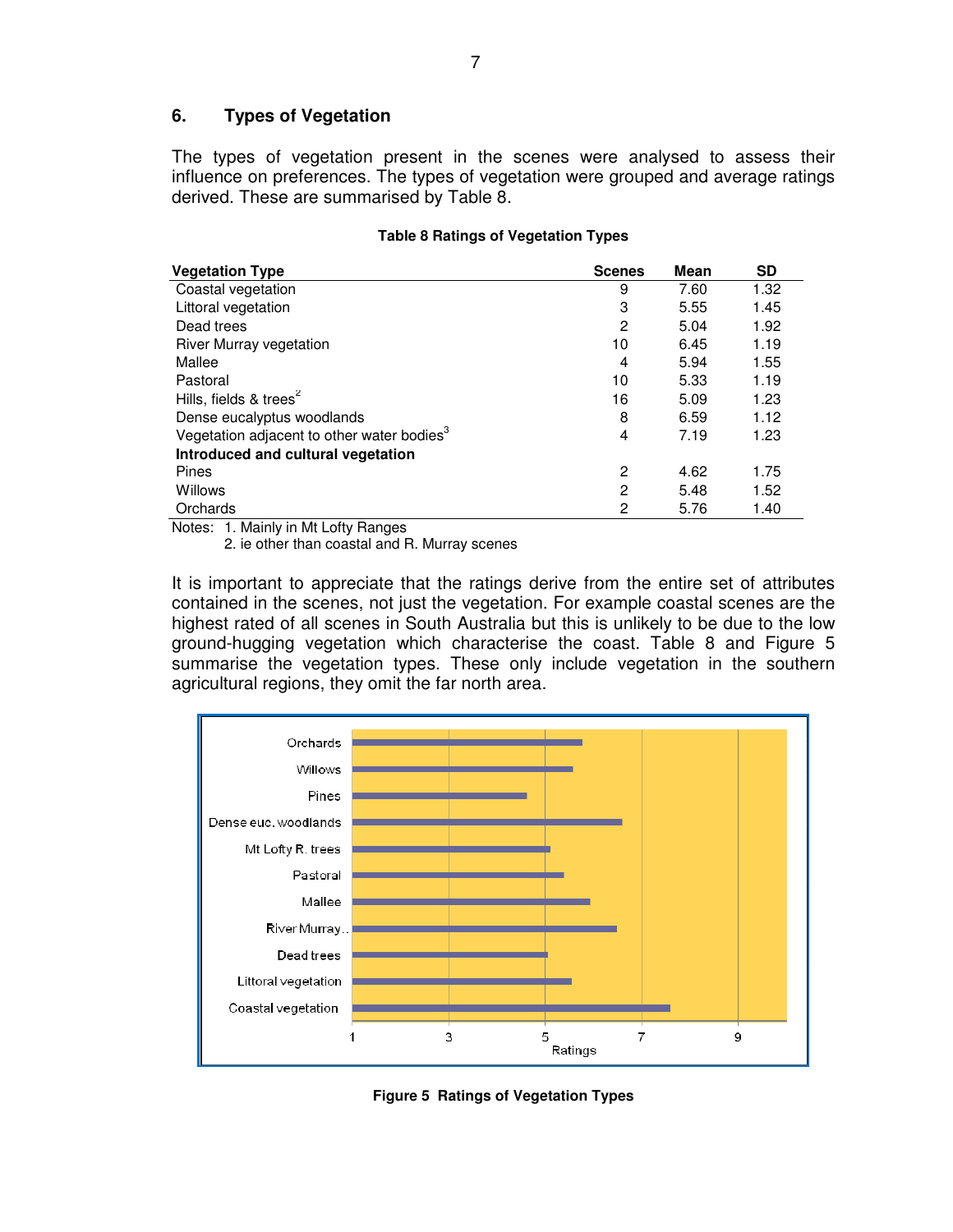The littoral vegetation refers to samphire and mangrove flats along coast and thick vegetation adjacent to the Coorong.

Dead trees refer to drowned vegetation in the River Murray. These were large red gums standing in water. It is notable that these dead trees actually rated higher [5.04] than pine plantations [4.62] which may be due to the positive influence of water on ratings.

River Murray vegetation refers to stands of red gums lining the river and on the flood plain. The high rating [6.49] probably reflects the positive effect that water has on preferences.

The mallee vegetation rated surprisingly high [5.94], however several of the scenes were relatively close-up which heightens the diversity of form and colour of individual mallee trees.

Scenes with pastoral vegetation are discussed below.

The vegetation in the Mt Lofty Ranges covers scattered trees and clumps of vegetation in the Mt Lofty Ranges and near vineyards including in the Barossa and Clare areas.

The stands of dense eucalyptus woodlands occurred largely in valleys in the Mt Lofty Ranges and the high rating [6.59] is considered a reasonable reflection of the preferences for this type of vegetation.

The pines along with willows and orchards are introduced types of vegetation in contrast to the rest [including arid vegetation] which are indigenous. The average ratings for these two groups are summarised in Table 9.

#### **Table 9 Rating of Indigenous and Introduced Vegetation Types**

|                       | Mean | <b>Standard Deviation</b> |
|-----------------------|------|---------------------------|
| Indigenous Vegetation | 6.11 | 0.95                      |
| Introduced Vegetation | 5.29 | 1.25                      |

The table indicates that overall, the indigenous vegetation types are rated 15.5% higher than the introduced vegetation types reinforcing the preference for naturalism.

### **7. Pastoral Scenes**

The pastoral scenes comprise isolated large trees with grass ground cover and scored an average of 5.38 which is surprisingly low compared with the overall statewide mean of all scenes of 5.83. Because such vegetation is often subject to NVA consideration as clearance applications, the individual scenes used in the assessment are illustrated below together with their ratings and scores for significance, height and density.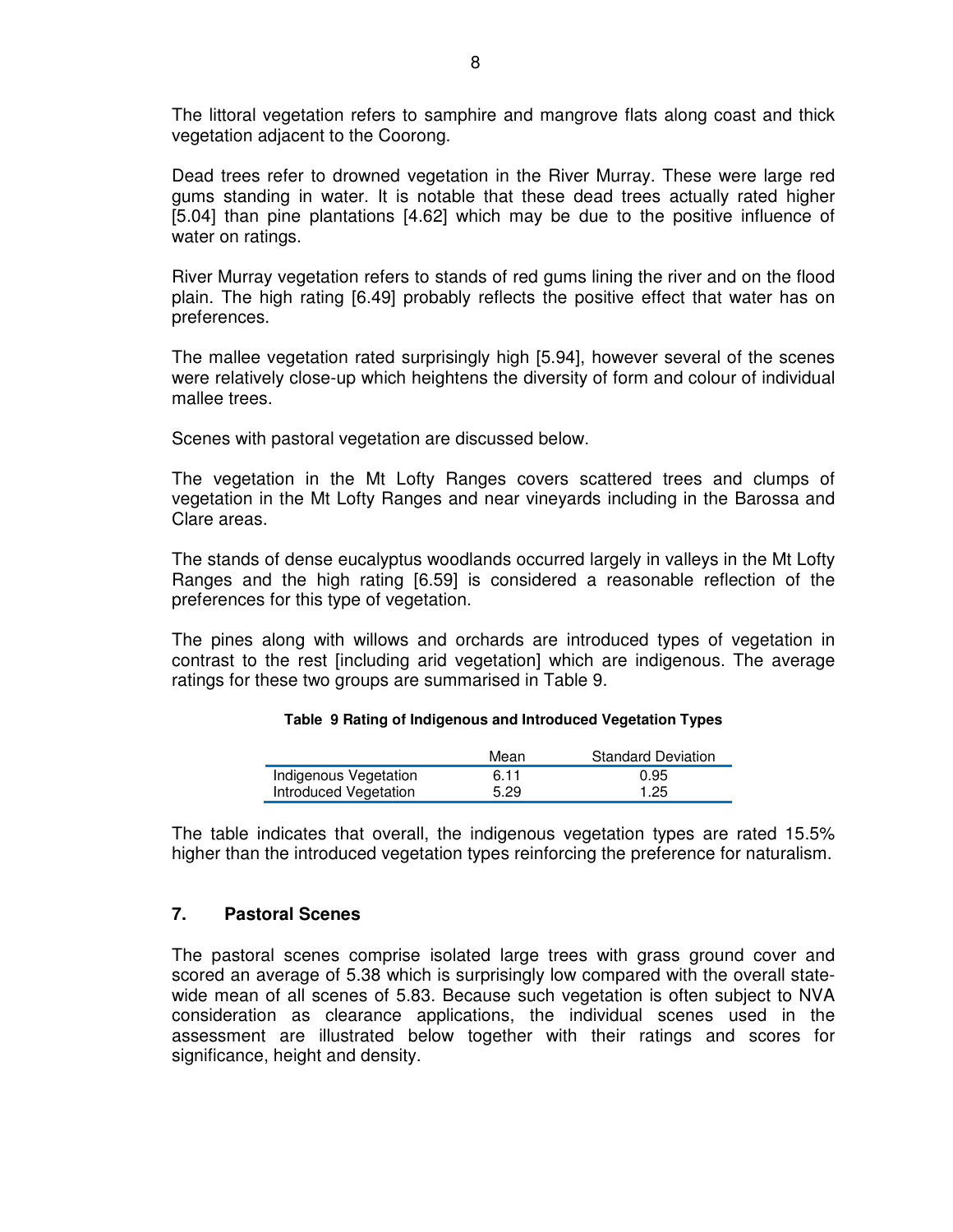Although some of these scenes include hilly and sloping land, overall they reflect land which might be subject to clearance applications for vines.



The relationship of ratings with the significance of the trees in the scenes is indicated by Figure 6.

**Figure 6 Pastoral Scenes – Ratings vs Significance of Trees** 

The algorithm for the relationship is:  $y = 0.57x + 3.49$ ;  $r^2 = 0.51$ . Table 10 indicates the percentage change in rating for clearance for each significance score. It indicates for example that clearance of class 4 vegetation would result in a 42% reduction in its landscape rating, from 5.77 to 4.06.



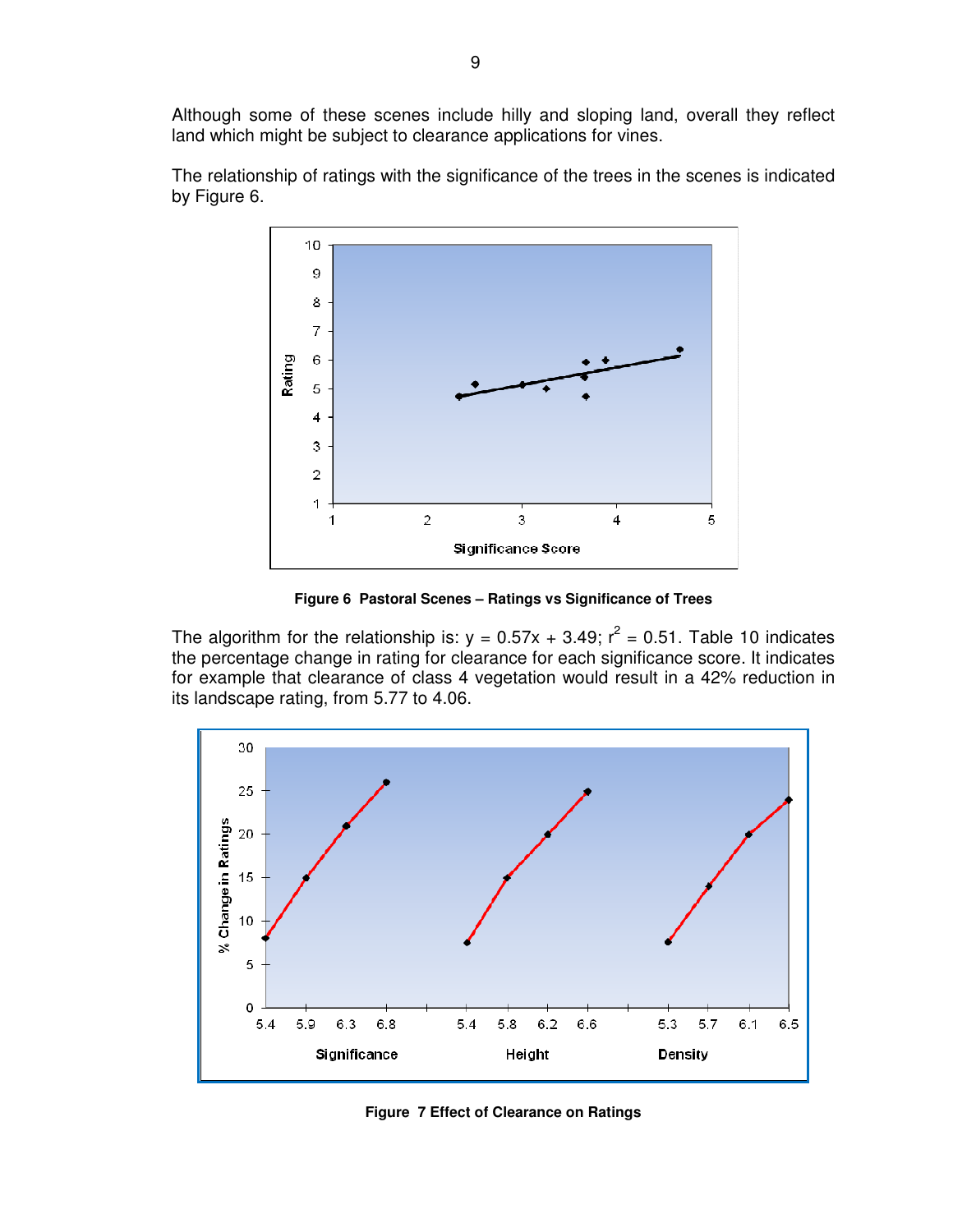|  |  | Table 10 Changes in Ratings |  |  |
|--|--|-----------------------------|--|--|
|--|--|-----------------------------|--|--|

| Significance Score       | Average Rating*                                     | % Change in Rating |
|--------------------------|-----------------------------------------------------|--------------------|
|                          | 4.06                                                |                    |
|                          | 4.63                                                | 14.0%              |
| 3                        | 5.20                                                | 28.1%              |
|                          | 5.77                                                | 42.1%              |
| 5                        | 6.34                                                | 56.2%              |
| $\cdots$<br>$\mathbf{a}$ | $\sim$ $\sim$<br>$\sim$ $-$<br>$\sim$ $\sim$ $\sim$ |                    |

\* based on algorithm  $y = 0.57x + 3.49$ ;  $r^2 = 0.51$ 

The relationships of height and density with ratings are weak and the correlation coefficients are too low for the algorithms to be useful:

| Height:  | $y = 0.35x + 4.11$ ; $r^2 = 0.27$ |
|----------|-----------------------------------|
| Density: | $y = 0.35x + 4.37$ ; $r^2 = 0.03$ |

The significance score however can provide a short cut to determining the likely effect on ratings of clearance.

### **8. Application by Native Vegetation Authority**

The foregoing results are derived from a much wider study of the South Australian landscape. However the results indicate that the methodology could provide the Authority with a robust and rigorous means for determining the likely consequences on amenity of clearance. To achieve this, the following four step process is proposed:

- (1) Photograph a selection of typical landscapes of the types which are subject to clearance applications. This should cover the range of regions and vegetation types. The photographs should be in colour, provide good lateral and foreground context and avoid artistic composition. A total of  $20 - 30$  scenes should be included, however if there are widely differing vegetation types then there should be say 20 of each. Slides should be used.
- (2) Have a range of respondents rate the scenic quality of the scenes on a  $1 10$  scale. A smaller group [say 6] should score the significance of the trees, their heights and densities. This will provide the data necessary to derive relationships between the preference ratings and the characteristics of the vegetation. The number of respondents should exceed 30 and preferably reflect the wider community – persons with botanical knowledge should not participate. Tertiary students make an ideal group as their responses are close to the average for the community.
- (3) Analyse the data to provide predictive algorithms of the type shown here. Test whether scores of the significance of trees, their height or density provide the best measure. These may be used to apply to scenes in applications.
- (4) Compile of set of benchmark scenes for the five scores of significance, height or density, and use these to assess the vegetation in the application. With experience the scoring of trees will be straightforward. For example, an application may have trees which are rated 4 on significance and use of the percentage change chart [as in Table 10] will indicate the likely effect that clearance would have on the landscape rating.